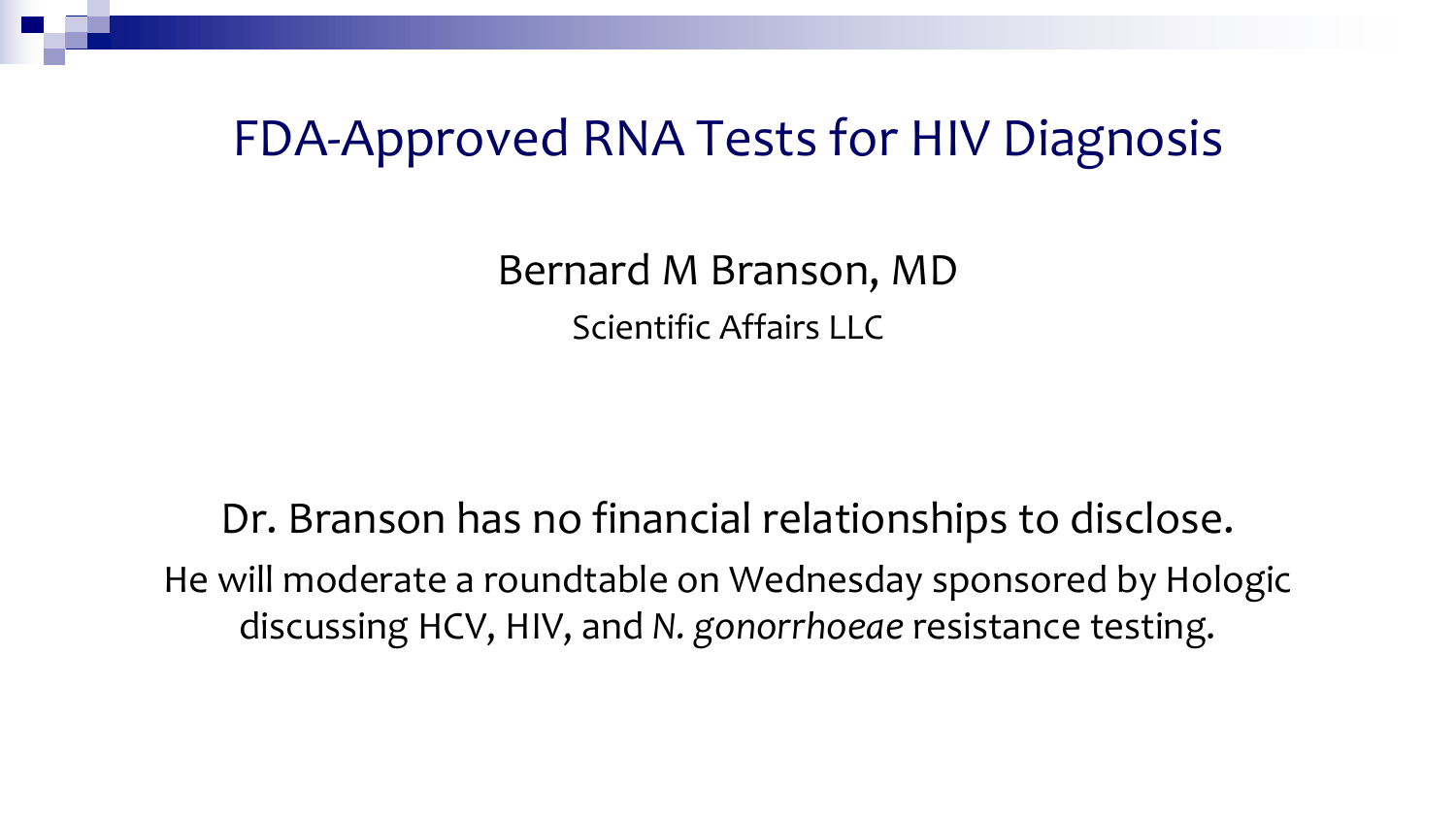### RNA as Second Test in HIV Algorithm?

#### ■ 2 exploratory studies with stored specimens:

- **Excellent performance in absence of ART**
- Reduced overall number of  $3<sup>rd</sup>$  tests
- **n** Subsequent antibody test required

 $\blacksquare$  Model: possible clinical and cost benefits from viral load as  $2^{nd}$  test

- <sup>n</sup> Reduced turnaround time to initiation of ART
- Often, additional specimen is not submitted for algorithm-indicated NAT test
- Cost, specimen type, collection, storage and transport: challenges for clinical studies and implementation

*- Masciotra et al Sex Transm Diseases 2020*

*- Pitasi et al Sex Transm Diseases 2020*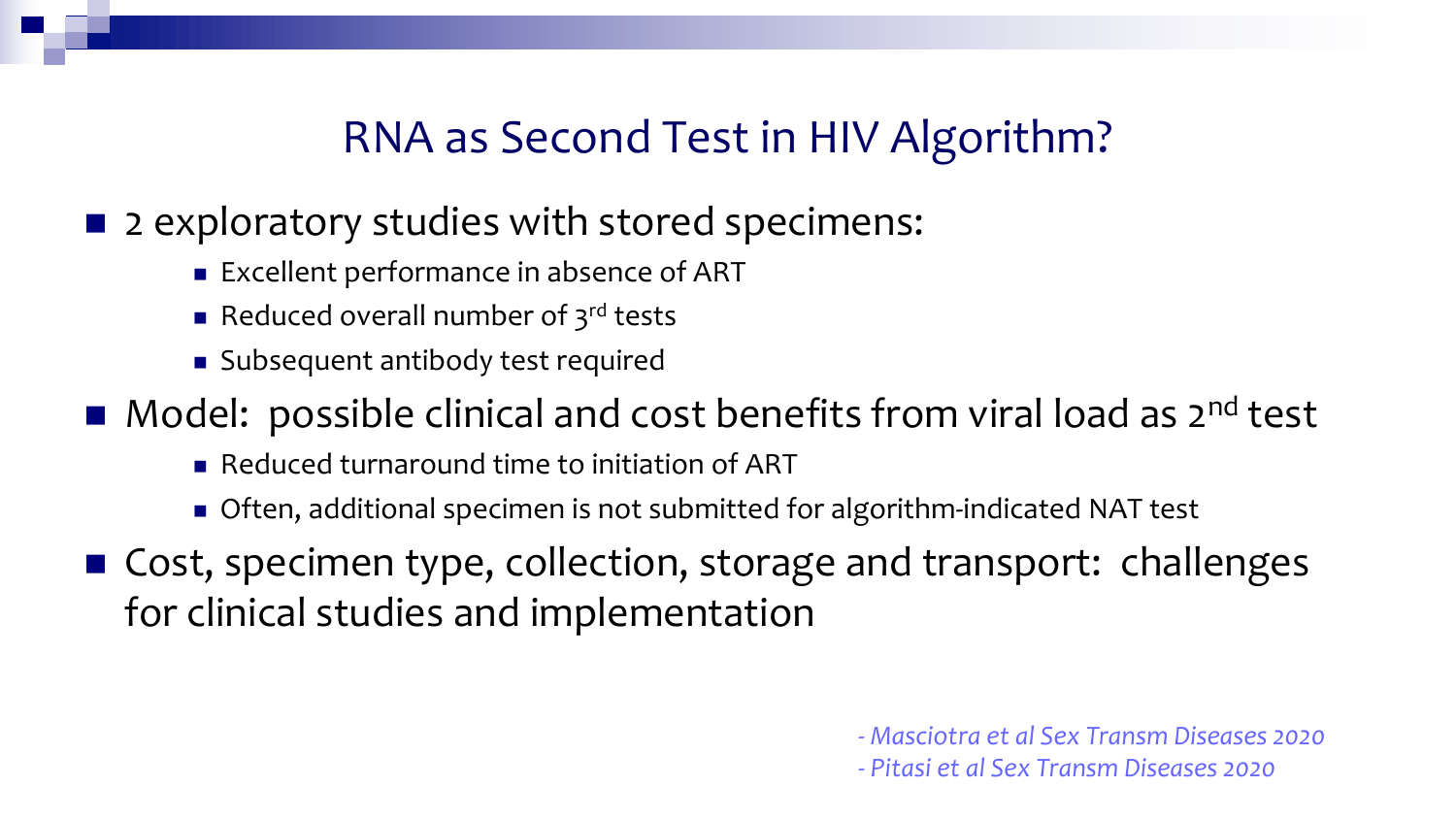# RNA Tests for HIV Diagnosis

#### ■ APTIMA HIV-1 RNA Qualitative Assay: FDA approved 2006

- $\Box$  Intended use: Aid in diagnosis of acute HIV-1 infection or supplemental test for confirmation after repeatedly reactive EIA
- $\Box$  Initially approved for plasma; subsequent indication added for serum
- $\square$  Limit of Detection: 30 copies/mL
- Whole blood, plasma or serum may be stored at  $\leq$  25°C for up to 72 hours (not to exceed 30°C acceptable for up to 24 hours), and additional 5 days at 2°C to 8°C following centrifugation.
	- $\Box$  Longer term storage of plasma at <-20°C after separation from cells; longterm storage of serum has not been evaluated

*\*Final lot expires 7/15/2022*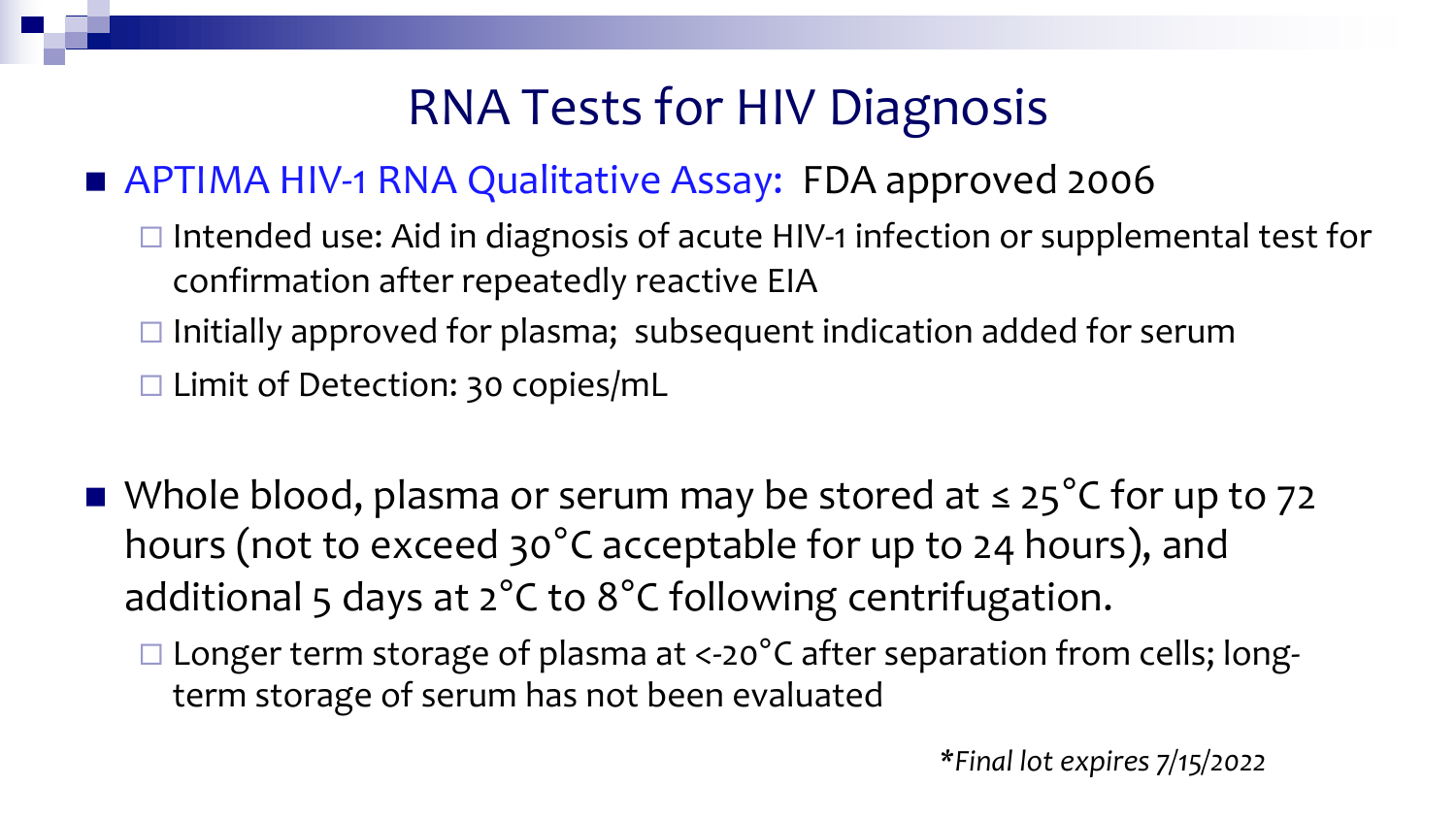# RNA Tests for HIV Diagnosis

#### ■ cobas HIV-1/HIV-2 Qualitative test: FDA approved August 2020

- $\square$  Intended use: qualitative detection and differentiation of HIV-1 and HIV-2 RNA in serum or plasma as aid in diagnosis of acute HIV-1 or HIV-2 infection or supplemental test for confirmation of repeatedly reactive Ag/Ab test
- $\square$  Limit of detection (plasma): 12.8 copies/mL HIV-1, 35.4 copies/mL HIV-2
- $\Box$  Limit of detection (serum): 12.8 copies/mL HIV-1, 26.3 copies/mL HIV-2
- Whole blood in PPT tubes, SST tubes or EDTA tubes may be stored and/or transported for up to 24 hours at 2°C to 25°C prior to centrifugation.
- After separation, plasma or serum samples may be stored in secondary tubes for up to 24 hours at 30°C followed by up to 5 days at 2°C to 8°C or up to 6 weeks at ≤ -20°C.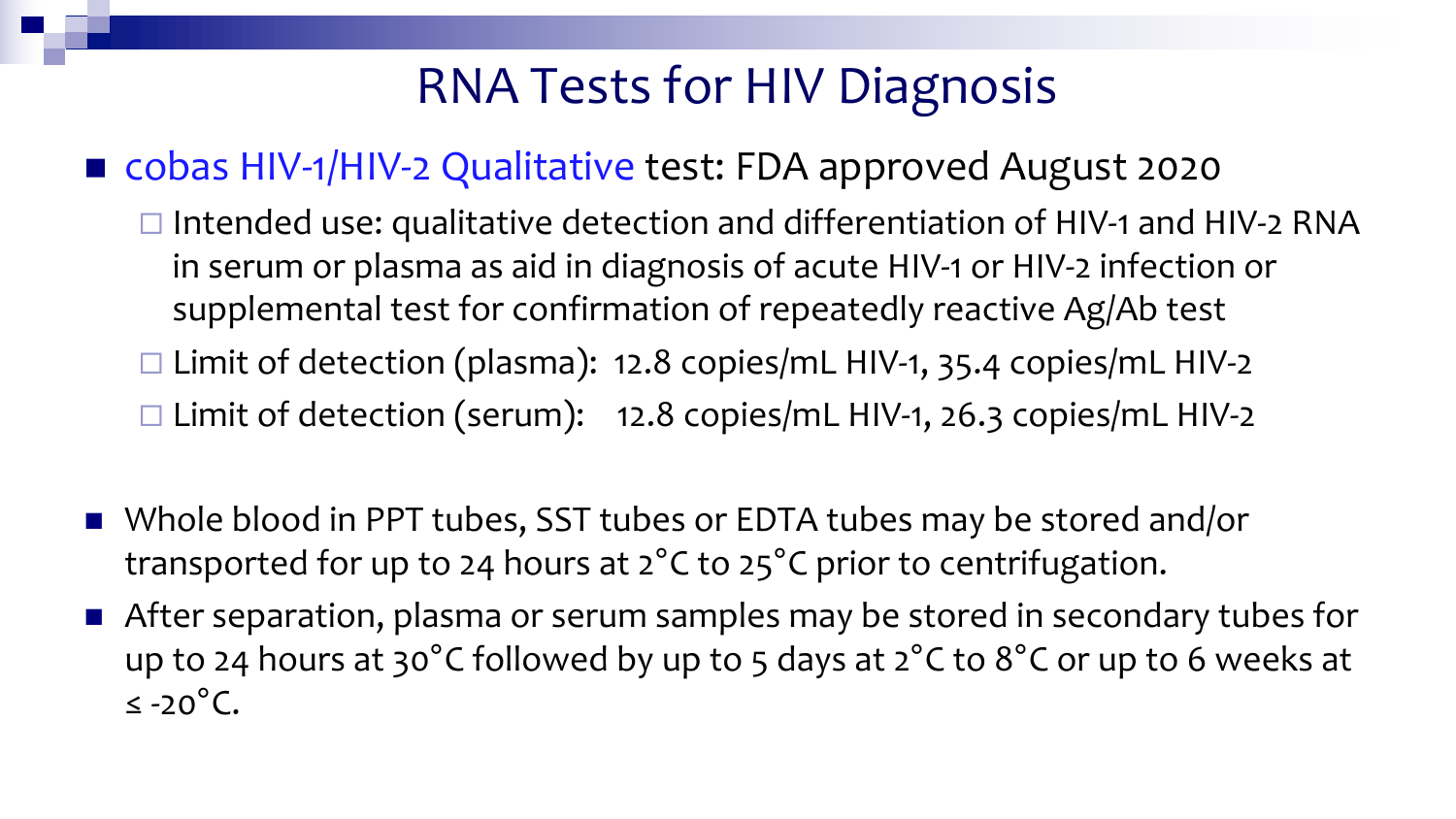# RNA Tests for HIV Diagnosis and Monitoring

■ Aptima HIV-1 Quant Dx Assay: FDA approved November 2020

- ¨ Intended use: Detection and quantitation of HIV-1 as an **aid in diagnosis** of acute HIV-1 infection or as a supplemental test for confirmation of HIV-1 infection after a reactive screening assay. **Aid in monitoring** the effects of antiretroviral treatment, as measured by changes in plasma HIV-1 RNA levels.  $\square$  Limit of detection: 12 copies/mL (plasma), 8.9 copies/mL (serum)  $\square$  Lower limit of quantitation: 30 copies/mL
- Qualitative results have been evaluated with both plasma and serum. Quantitative results of the Aptima HIV-1 Quant Dx assay have been evaluated with plasma. Serum may not be used to obtain quantitative results.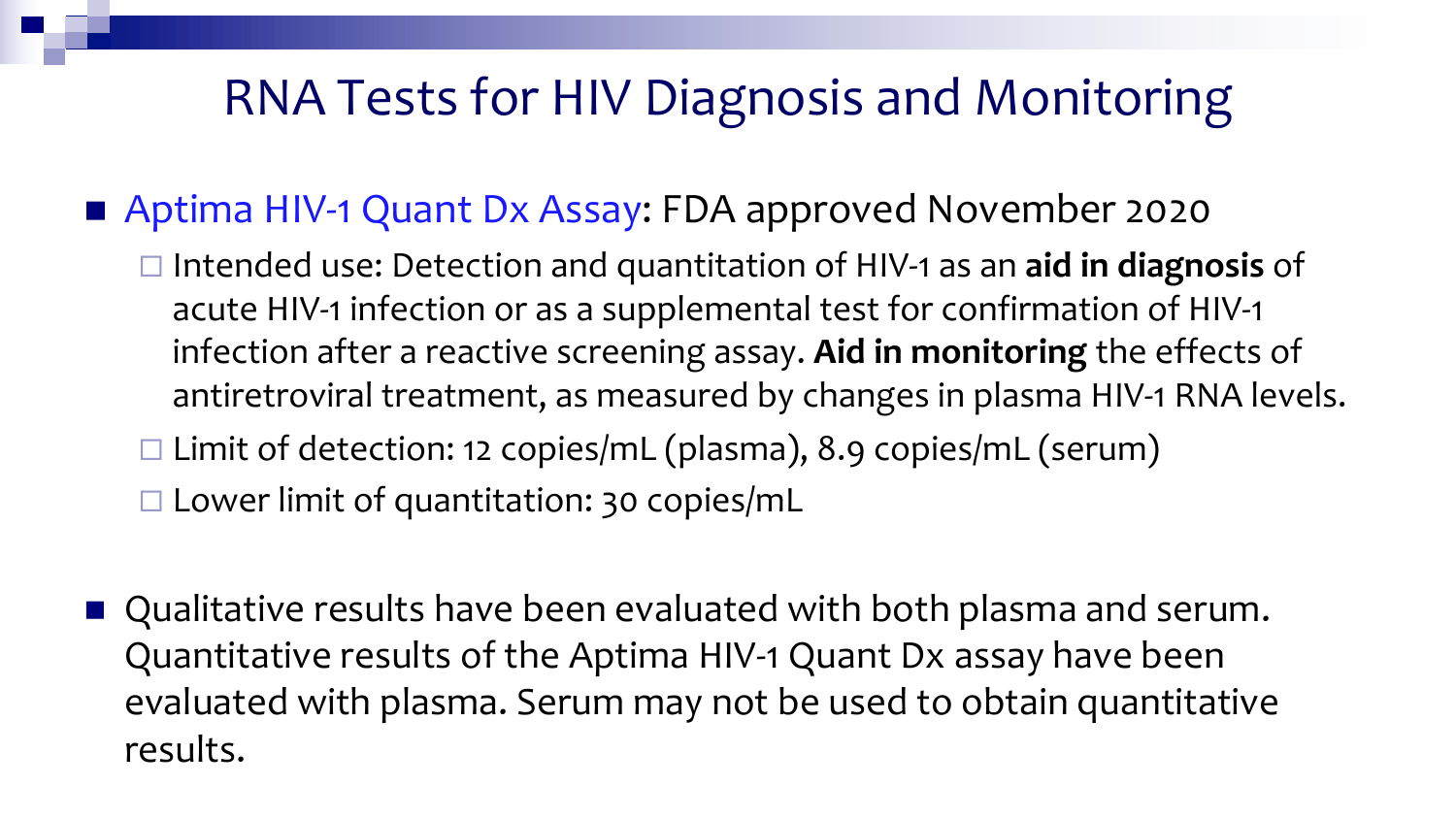# Specimens for Aptima HIV-1 Quant Dx Assay

- For quantitative measurements: whole blood collected in tubes with EDTA or ACD anticoagulants or in PPTs.
- For qualitative determination: whole blood collected in tubes with EDTA or ACD anticoagulants, PPTs, serum tubes, or SSTs.
- Whole blood can be stored at  $2^{\circ}$ C to 30 $^{\circ}$ C and must be centrifuged within 24 hours of specimen collection.
	- □ After 24 hours, **plasma** may be stored in the primary collection tube at 2<sup>°</sup>C to 8°C for up to 3 days, in a secondary tube at 2°C to 8°C for up to 5 days, or in a secondary tube at -20°C or -70°C for up to 90 days.
	- □ After 24 hours, serum may be stored in the serum tube or secondary tube at 2°C to 8°C for up to 5 days, or in the secondary tube at -20°C for up to 90 days.